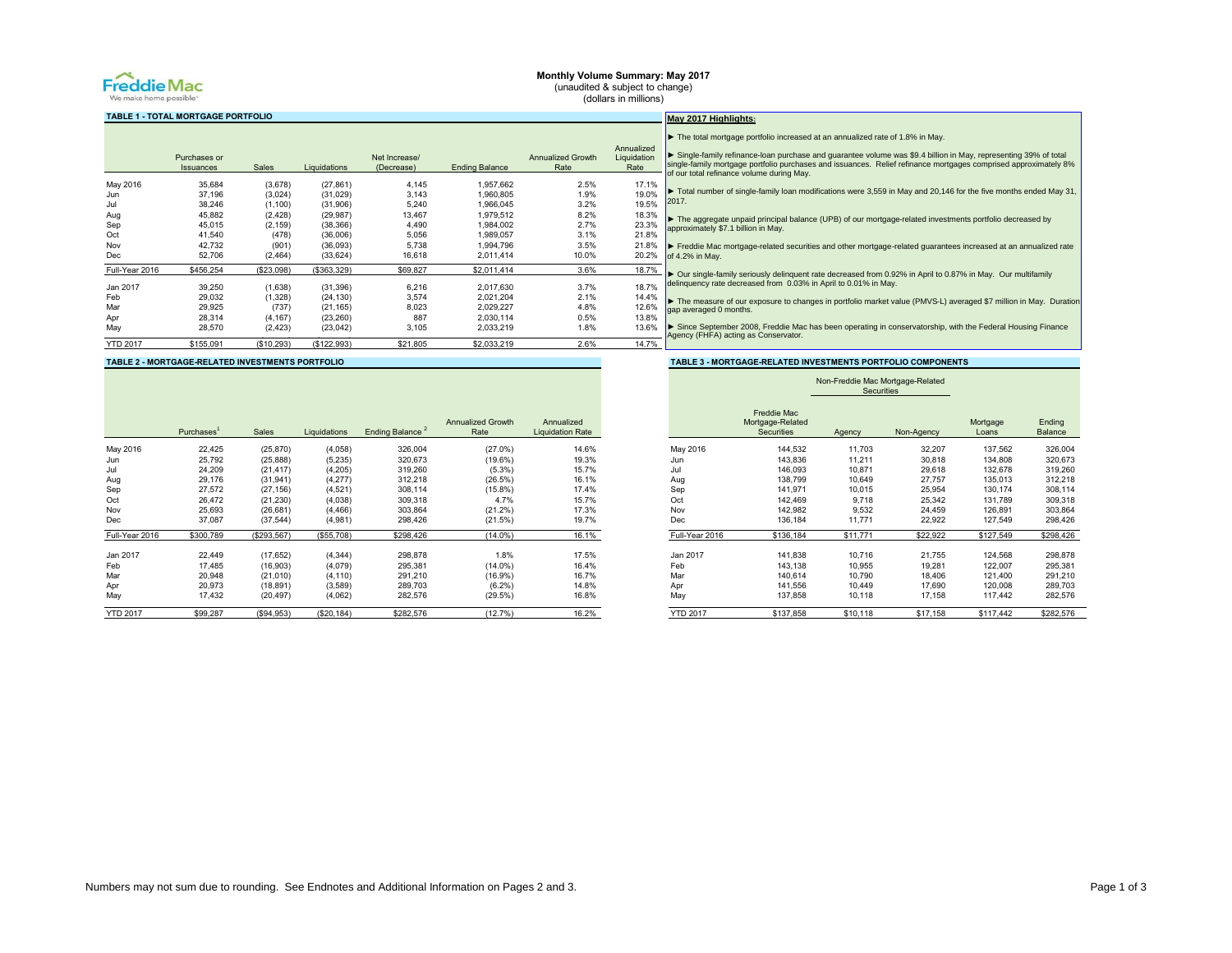# **TABLE 4 - FREDDIE MAC MORTGAGE-RELATED SECURITIES AND OTHER MORTGAGE-RELATED GUARANTEES THER BEILE 5 - OTHER DE**

|                 |           |              |                             |                       |                                  |                                       |                 |                       |           | ∪Humal Maturity > Trear       |                          |                   |                                  |
|-----------------|-----------|--------------|-----------------------------|-----------------------|----------------------------------|---------------------------------------|-----------------|-----------------------|-----------|-------------------------------|--------------------------|-------------------|----------------------------------|
|                 | Issuances | Liquidations | Net Increase/<br>(Decrease) | <b>Ending Balance</b> | <b>Annualized Growth</b><br>Rate | Annualized<br><b>Liquidation Rate</b> |                 | <b>Ending Balance</b> | Issuances | Maturities and<br>Redemptions | Repurchases              | Ending<br>Balance | <b>Total Debt</b><br>Outstanding |
| May 2016        | 34,528    | (26, 127)    | 8.401                       | 1,776,187             | 5.7%                             | 17.7%                                 | May 2016        | 71,033                | 18,572    | (20, 913)                     |                          | 305,777           |                                  |
| Jun             | 35,868    | (28,090)     | 7,778                       | 1,783,965             | 5.3%                             | 19.0%                                 | Jun             | 75,944                | 22,921    | (23,094)                      | $\overline{\phantom{a}}$ | 305,604           |                                  |
| Jul             | 39,039    | (30, 130)    | 8,909                       | 1,792,874             | 6.0%                             | 20.3%                                 | Jul             | 82,506                | 23,258    | (21, 959)                     |                          | 306,903           |                                  |
| Aug             | 41,278    | (28,063)     | 13,215                      | 1,806,089             | 8.8%                             | 18.8%                                 | Aug             | 77,947                | 15,405    | (20, 340)                     | $\overline{\phantom{a}}$ | 301,968           |                                  |
| Sep             | 48,145    | (36, 378)    | 11,767                      | 1,817,855             | 7.8%                             | 24.2%                                 | Sep             | 77,559                | 13,829    | (11, 820)                     | $\sim$                   | 303,977           |                                  |
| Oct             | 38,690    | (34, 340)    | 4.350                       | 1,822,205             | 2.9%                             | 22.7%                                 | Oct             | 87,631                | 8.909     | (21, 627)                     | $\sim$                   | 291,259           |                                  |
| Nov             | 45,909    | (34, 205)    | 11.704                      | 1,833,909             | 7.7%                             | 22.5%                                 | Nov             | 92,489                | 4,265     | (9,927)                       | $\overline{\phantom{a}}$ | 285,597           |                                  |
| Dec             | 46,316    | (31,058)     | 15,258                      | 1,849,167             | 10.0%                            | 20.3%                                 | Dec             | 71,517                | 2.974     | (3, 345)                      | $\sim$                   | 285,226           |                                  |
| Full-Year 2016  | \$443.203 | (\$336,535)  | \$106,668                   | \$1,849,167           | 6.1%                             | 19.3%                                 | Full-Year 2016  | \$71,517              | \$165,310 | (\$184,472)                   | S –                      | \$285.226         |                                  |
| Jan 2017        | 40,847    | (29, 427)    | 11,420                      | 1,860,587             | 7.4%                             | 19.1%                                 | Jan 2017        | 74,408                | 10,370    | (9, 135)                      |                          | 286,461           |                                  |
| Feb             | 30,580    | (22, 210)    | 8,370                       | 1,868,957             | 5.4%                             | 14.3%                                 | Feb             | 69,345                | 8,315     | (9,787)                       | $\sim$                   | 284,988           |                                  |
| Mar             | 28,743    | (19,075)     | 9,668                       | 1,878,625             | 6.2%                             | 12.2%                                 | Mar             | 79,627                | 4.988     | (11,061)                      |                          | 278,915           |                                  |
| Apr             | 25,309    | (21, 975)    | 3,334                       | 1,881,959             | 2.1%                             | 14.0%                                 | Apr             | 79,126                | 12,784    | (15, 186)                     |                          | 276,512           |                                  |
| May             | 27,689    | (21, 153)    | 6,536                       | 1,888,495             | 4.2%                             | 13.5%                                 | May             | 69,631                | 6,298     | (8, 403)                      | $\sim$                   | 274,408           |                                  |
| <b>YTD 2017</b> | \$153.168 | (S113, 840)  | \$39,328                    | \$1,888,495           | 5.1%                             | 14.8%                                 | <b>YTD 2017</b> | \$69,631              | \$42,755  | (\$53,572)                    | $\mathbf{x}$ .           | \$274,408         |                                  |

|                 |           |              |                             |                       | APLE THERPIE MAY MYNTYAYE NEEATEP VEYVNITEV AND VITIEN MYNTYAYE NEEATEP YVANAN EEV |                                       |                 | <b>IABLE 3 - OTHER DEBT ACTIVITIES</b> |           |                               |                          |                   |                                  |
|-----------------|-----------|--------------|-----------------------------|-----------------------|------------------------------------------------------------------------------------|---------------------------------------|-----------------|----------------------------------------|-----------|-------------------------------|--------------------------|-------------------|----------------------------------|
|                 |           |              |                             |                       |                                                                                    |                                       |                 | Original Maturity <<br>1 Year          |           | Original Maturity > 1 Year    |                          |                   |                                  |
|                 | Issuances | Liquidations | Net Increase/<br>(Decrease) | <b>Ending Balance</b> | Annualized Growth<br>Rate                                                          | Annualized<br><b>Liquidation Rate</b> |                 | <b>Ending Balance</b>                  | Issuances | Maturities and<br>Redemptions | Repurchases              | Ending<br>Balance | <b>Total Debt</b><br>Outstanding |
| May 2016        | 34,528    | (26, 127)    | 8,401                       | 1,776,187             | 5.7%                                                                               | 17.7%                                 | May 2016        | 71,033                                 | 18,572    | (20, 913)                     | $\overline{\phantom{a}}$ | 305,777           | 376,810                          |
| Jun             | 35,868    | (28,090)     | 7,778                       | 1,783,965             | 5.3%                                                                               | 19.0%                                 | Jun             | 75,944                                 | 22,921    | (23,094)                      | $\overline{\phantom{a}}$ | 305,604           | 381,548                          |
| Jul             | 39,039    | (30, 130)    | 8,909                       | 1,792,874             | 6.0%                                                                               | 20.3%                                 | Jul             | 82,506                                 | 23,258    | (21, 959)                     |                          | 306,903           | 389,409                          |
| Aug             | 41,278    | (28,063)     | 13,215                      | 1,806,089             | 8.8%                                                                               | 18.8%                                 | Aug             | 77,947                                 | 15,405    | (20, 340)                     | $\overline{\phantom{a}}$ | 301,968           | 379,915                          |
| Sep             | 48,145    | (36, 378)    | 11,767                      | 1,817,855             | 7.8%                                                                               | 24.2%                                 | Sep             | 77,559                                 | 13,829    | (11, 820)                     | $\overline{\phantom{a}}$ | 303,977           | 381,536                          |
| Oct             | 38,690    | (34, 340)    | 4,350                       | 1,822,205             | 2.9%                                                                               | 22.7%                                 | Oct             | 87,631                                 | 8,909     | (21, 627)                     | $\overline{\phantom{a}}$ | 291,259           | 378,890                          |
| Nov             | 45,909    | (34, 205)    | 11,704                      | 1,833,909             | 7.7%                                                                               | 22.5%                                 | Nov             | 92,489                                 | 4,265     | (9,927)                       | $\overline{\phantom{a}}$ | 285,597           | 378,086                          |
| Dec             | 46,316    | (31,058)     | 15,258                      | 1,849,167             | 10.0%                                                                              | 20.3%                                 | Dec             | 71,517                                 | 2,974     | (3, 345)                      | $\overline{\phantom{a}}$ | 285,226           | 356,743                          |
| Full-Year 2016  | \$443,203 | (\$336,535)  | \$106,668                   | \$1,849,167           | 6.1%                                                                               | 19.3%                                 | Full-Year 2016  | \$71,517                               | \$165,310 | (\$184,472)                   | $S -$                    | \$285,226         | \$356,743                        |
| Jan 2017        | 40,847    | (29, 427)    | 11,420                      | 1,860,587             | 7.4%                                                                               | 19.1%                                 | Jan 2017        | 74,408                                 | 10,370    | (9, 135)                      | $\sim$                   | 286,461           | 360,869                          |
| Feb             | 30,580    | (22, 210)    | 8,370                       | 1,868,957             | 5.4%                                                                               | 14.3%                                 | Feb             | 69,345                                 | 8,315     | (9,787)                       |                          | 284,988           | 354,334                          |
| Mar             | 28,743    | (19,075)     | 9,668                       | 1,878,625             | 6.2%                                                                               | 12.2%                                 | Mar             | 79,627                                 | 4,988     | (11,061)                      |                          | 278,915           | 358,541                          |
| Apr             | 25,309    | (21, 975)    | 3,334                       | 1,881,959             | 2.1%                                                                               | 14.0%                                 | Apr             | 79,126                                 | 12,784    | (15, 186)                     | $\sim$                   | 276,512           | 355,639                          |
| May             | 27,689    | (21, 153)    | 6,536                       | 1,888,495             | 4.2%                                                                               | 13.5%                                 | May             | 69,631                                 | 6,298     | (8, 403)                      |                          | 274,408           | 344,039                          |
| <b>YTD 2017</b> | \$153,168 | (S113, 840)  | \$39,328                    | \$1,888,495           | 5.1%                                                                               | 14.8%                                 | <b>YTD 2017</b> | \$69,631                               | \$42,755  | (\$53,572)                    | $\mathbf{s}$ -           | \$274,408         | \$344,039                        |

|          | <b>TABLE 6 - DELINQUENCIES - TOTAL</b> |                                   |               |       |             |          | <b>TABLE 7 - OTHER INVESTMENTS</b> |                 | <b>TABLE 8 - INTEREST-RATE RISK SENSITIVITY DISCLOSURES</b> |                          |                                               |                      |                     |                            |
|----------|----------------------------------------|-----------------------------------|---------------|-------|-------------|----------|------------------------------------|-----------------|-------------------------------------------------------------|--------------------------|-----------------------------------------------|----------------------|---------------------|----------------------------|
|          |                                        |                                   | Single-Family |       | Multifamily |          |                                    |                 | Portfolio Market Value-<br>Level                            |                          | Portfolio Market Value-<br><b>Yield Curve</b> |                      |                     |                            |
|          |                                        | <b>Credit Enhanced</b><br>Primary |               |       |             |          |                                    |                 | (PMVS-L) (50 bp)<br>(dollars in millions)                   |                          | (PMVS-YC) (25 bp)<br>(dollars in millions)    |                      | <b>Duration Gap</b> | (Rounded to Nearest Month) |
|          | Non-Credit<br>Enhanced                 | Mortgage<br>Insurance             | Other         | Total | Total       |          | <b>Ending Balance</b>              |                 | Monthly Average                                             | Quarterly<br>Average     | <b>Monthly Average</b>                        | Quarterly<br>Average | Monthly<br>Average  | Quarterly<br>Average       |
| May 2016 | 1.12%                                  | 1.67%                             | 0.43%         | 1.11% | 0.02%       | May 2016 | 41,300                             | May 2016        | 27                                                          | $\sim$                   |                                               | --                   |                     |                            |
| Jun      | 1.12%                                  | 1.58%                             | 0.39%         | 1.08% | 0.02%       | Jun      | 48,110                             | Jun             | 30                                                          | 21                       |                                               |                      |                     |                            |
| Jul      | 1.11%                                  | 1.56%                             | 0.39%         | 1.08% | 0.02%       | Jul      | 60,025                             | Jul             |                                                             | --                       |                                               |                      |                     |                            |
| Aug      | 1.05%                                  | 1.52%                             | 0.44%         | 1.03% | 0.01%       | Aug      | 59,843                             | Aug             |                                                             |                          |                                               |                      |                     |                            |
| Sep      | 1.05%                                  | 1.49%                             | 0.41%         | 1.02% | 0.01%       | Sep      | 65,072                             | Sep             |                                                             | 14                       |                                               |                      |                     |                            |
| Oct      | 1.05%                                  | 1.49%                             | 0.42%         | 1.03% | 0.01%       | Oct      | 66,875                             | Oct             | 13                                                          | --                       |                                               |                      |                     |                            |
| Nov      | 1.05%                                  | 1.47%                             | 0.43%         | 1.03% | 0.01%       | Nov      | 84,344                             | Nov             | 28                                                          | $\overline{\phantom{a}}$ |                                               |                      |                     | $\overline{\phantom{a}}$   |
| Dec      | 1.02%                                  | 1.46%                             | 0.43%         | 1.00% | 0.03%       | Dec      | 71,654                             | Dec             |                                                             | 16                       |                                               |                      |                     |                            |
|          |                                        |                                   |               |       |             | Dec 2016 | \$71,654                           | Full-Year 2016  | \$20                                                        | $\sim$                   | \$6                                           | $\sim$               |                     | $\sim$                     |
| Jan 2017 | 1.01%                                  | 1.43%                             | 0.44%         | 0.99% | 0.03%       | Jan 2017 | 72,983                             | Jan 2017        | 14                                                          | $\overline{\phantom{a}}$ |                                               | --                   |                     | $\overline{\phantom{a}}$   |
| Feb      | 1.01%                                  | 1.40%                             | 0.39%         | 0.98% | 0.03%       | Feb      | 71,147                             | Feb             |                                                             | --                       |                                               | --                   |                     |                            |
| Mar      | 0.96%                                  | 1.31%                             | 0.37%         | 0.92% | 0.03%       | Mar      | 73,392                             | Mar             |                                                             |                          |                                               |                      |                     |                            |
| Apr      | 0.98%                                  | 1.29%                             | 0.34%         | 0.92% | 0.03%       | Apr      | 69,236                             | Apr             |                                                             | --                       |                                               | --                   |                     | $\overline{\phantom{a}}$   |
| May      | 0.92%                                  | 1.23%                             | 0.34%         | 0.87% | 0.01%       | May      | 67,320                             | May             |                                                             | $\sim$                   |                                               | --                   |                     | $\overline{\phantom{a}}$   |
|          |                                        |                                   |               |       |             | May 2017 | \$67,320                           | <b>YTD 2017</b> | \$4                                                         | $\overline{\phantom{a}}$ | \$6                                           | --                   |                     | $\sim$                     |

# **ENDNOTES**

(1) Purchases of Freddie Mac mortgage-related securities into the mortgage-related investments portfolio totaled \$3.7 billion (based on UPB) during May 2017.

(2) As of May 31, 2017, we had net unsettled purchase (sale) agreements of approximately \$1.1 billion. The ending balance of our mortgage-related investments portfolio as of May 31, 2017 after giving effect to these unsett would have been \$283.7 billion.

| The Monthly Volume Summary includes volume and statistical data pertaining to our portfolios. Inquiries should be addressed to our Investor Relations Department, which can be reached by calling (571) 382-4732 or writing to |
|--------------------------------------------------------------------------------------------------------------------------------------------------------------------------------------------------------------------------------|
| 1551 Park Run Drive, MS D5F.                                                                                                                                                                                                   |
| McLean, VA 22102-3110                                                                                                                                                                                                          |
| or sending an email to shareholder@freddiemac.com.                                                                                                                                                                             |